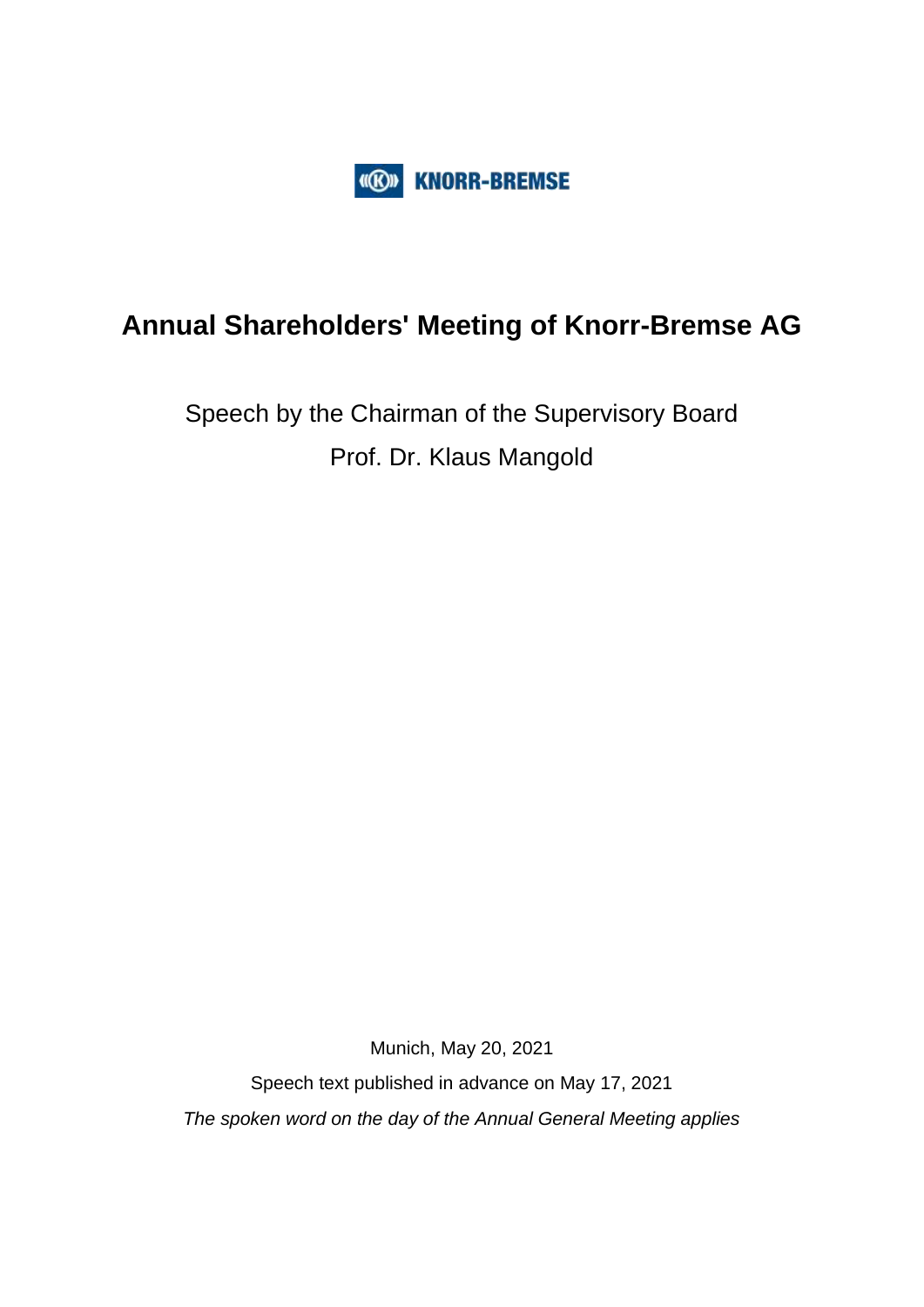Ladies and Gentlemen, Dear Shareholders,

I am delighted that in these still unusual times you have found your way to us virtually via our AGM portal, thus showing that Knorr-Bremse as our Company is important to you.

As Chairman of the Supervisory Board, I would like to open this year's Annual Shareholders' Meeting of Knorr-Bremse AG.

Before we begin the official part of our meeting, I would like to extend a special welcome to you, dear Mrs. Nadia Thiele, and to you, dear Mrs. Thiele-Schürhoff. Together with his family, Knorr-Bremse mourns the unexpected death of Heinz Hermann Thiele on February 23, just a few weeks before his 80th birthday.

We will shortly be showing a short film in memory of Mr. Thiele, a great entrepreneur and exceptional person who left his mark on the company for decades as a member and Vice Chairman of the Supervisory Board until the end. But first I would like to say a few personal words about Mr. Thiele:

Heinz Hermann Thiele was the entrepreneur who made Knorr-Bremse what it is today.

He began his career at Knorr-Bremse in 1969 as a legal clerk in the patent department. From 1975 he was entrusted with the development and expansion of the Commercial Vehicle Systems division and in 1979 was appointed to the Executive Board, where he remained for 28 years. In 1987 he became Chairman of the Executive Board of the Knorr-Bremse Group, whose shares he had already successively acquired from 1985 onwards. From 2007 to 2016, Heinz Hermann Thiele was Chairman of the Supervisory Board.

Selflessly and in keeping with his high level of passion for the Company, Mr. Thiele once again stepped up again when the Corona crisis broke out in 2020 and, as Deputy Chairman and member of the Presiding Committee of the Supervisory Board, advised us on how to deal with the economic consequences of the pandemic for Knorr-Bremse AG.

Heinz Hermann Thiele was one of Germany's greatest entrepreneurial personalities and devoted his entire life to the service of the company with untiring dedication. With his knowledge of the markets, our customers and business partners, it was during this period in particular that his thoughtful, wise counsel for the benefit of the company and our employees became evident. Knorr-Bremse and Heinz Hermann Thiele were one for over 5 decades. Almost 15 years ago, as a far-sighted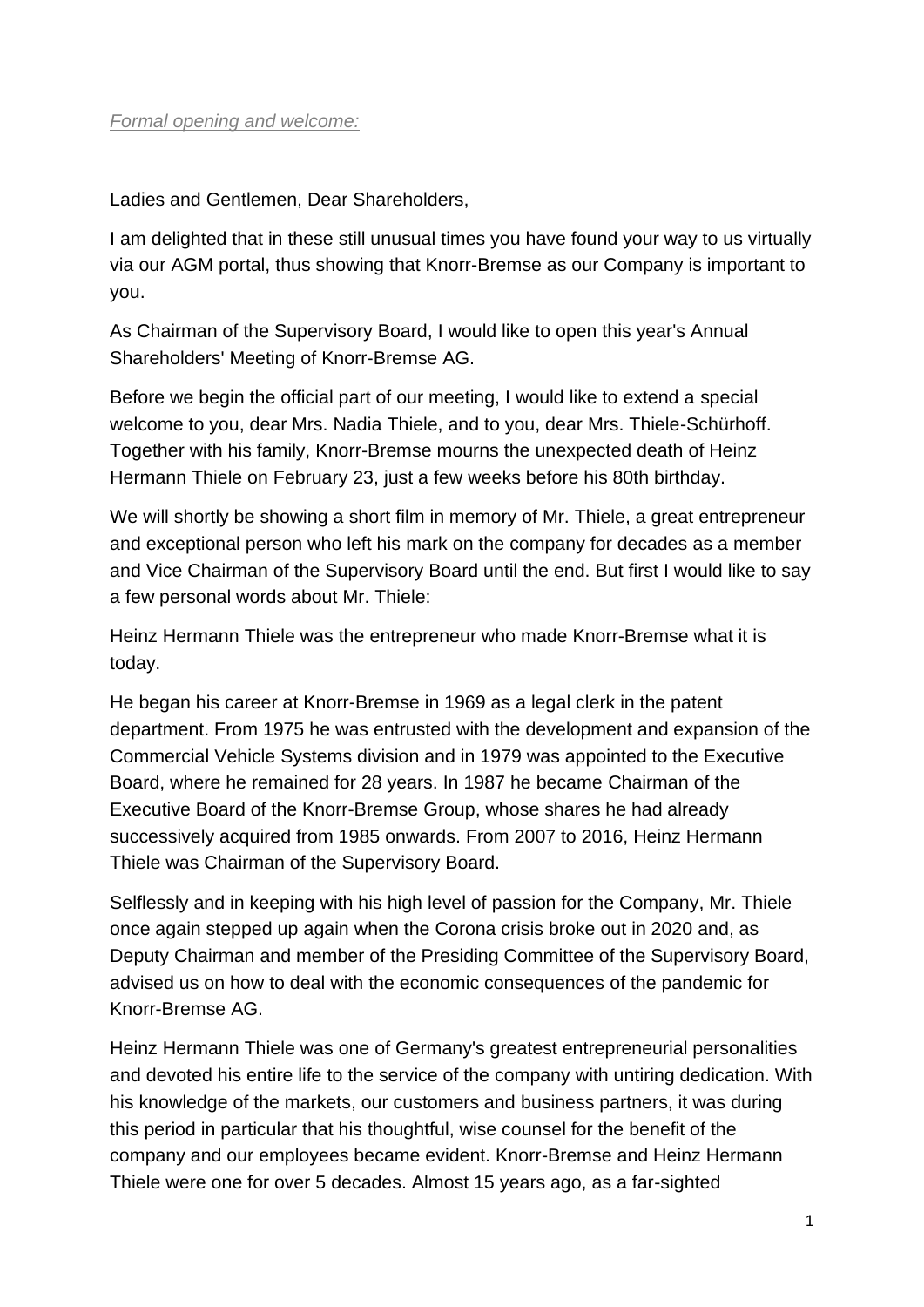entrepreneur, he placed the management of the company in the hands of external managers. Another step towards securing the future of the company was the IPO in 2018 and opening it up to you, the current shareholders.

Heinz Hermann Thiele left us a great legacy, which is an obligation for the Supervisory Board: to continue to lead the company into a successful future. With the establishment of a family foundation in his will, in which the shares held by the family will be held in the future, Mr. Thiele has set a decisive course: Through the foundation, the family, as an important anchor shareholder, ensures the continuity and success of Knorr-Bremse in the future. At the same time, Mr. Thiele has positioned Knorr-Bremse AG for the future as a listed company with a strong and independent management team.

In the following article, we commemorate a great entrepreneur and an extraordinary person who shaped Knorr-Bremse like no other.

### *Film inserts*

On behalf of the Supervisory Board and the Executive Board, I would now like to extend a very warm welcome to you, our shareholders and shareholder representatives.

I would particularly like to welcome Dr. Stefan Sommer, who will be proposed by the Supervisory Board for election by today's Annual General Meeting following an intensive selection process.

Dr. Sommer's many years of experience in management positions at global industrial groups have given him extensive expertise in the automotive and e-mobility sectors. He was previously Chairman of the Executive Board of ZF Friedrichshafen AG and a member of the Executive of Volkswagen AG. With his broad industrial experience and special knowledge of commercial vehicles, he will significantly enrich the work of the Supervisory Board.

May I ask you, dear Mr. Sommer, to briefly introduce yourself to our shareholders.

I would also like to welcome Dr. Jan Michael Mrosik. Mr. Mrosik, this is your first Annual General Meeting as Chairman of the Executive Board of Knorr-Bremse AG. Shortly after taking office in January, you chaired the Annual Press Conference in March. I am delighted that in you we have gained a highly experienced manager who, thanks to many years of service at Siemens AG, has extensive expertise in the management of complex corporate units. In addition to your duties as CEO, you will focus on the further digital alignment of the company.

Finally, I would like to welcome Dr. Claudia Mayfeld, who has headed the newly created Integrity and Legal Affairs Board department since May 1, 2021. In Dr. Mayfeld, we have found a highly qualified member of our Executive Board with broad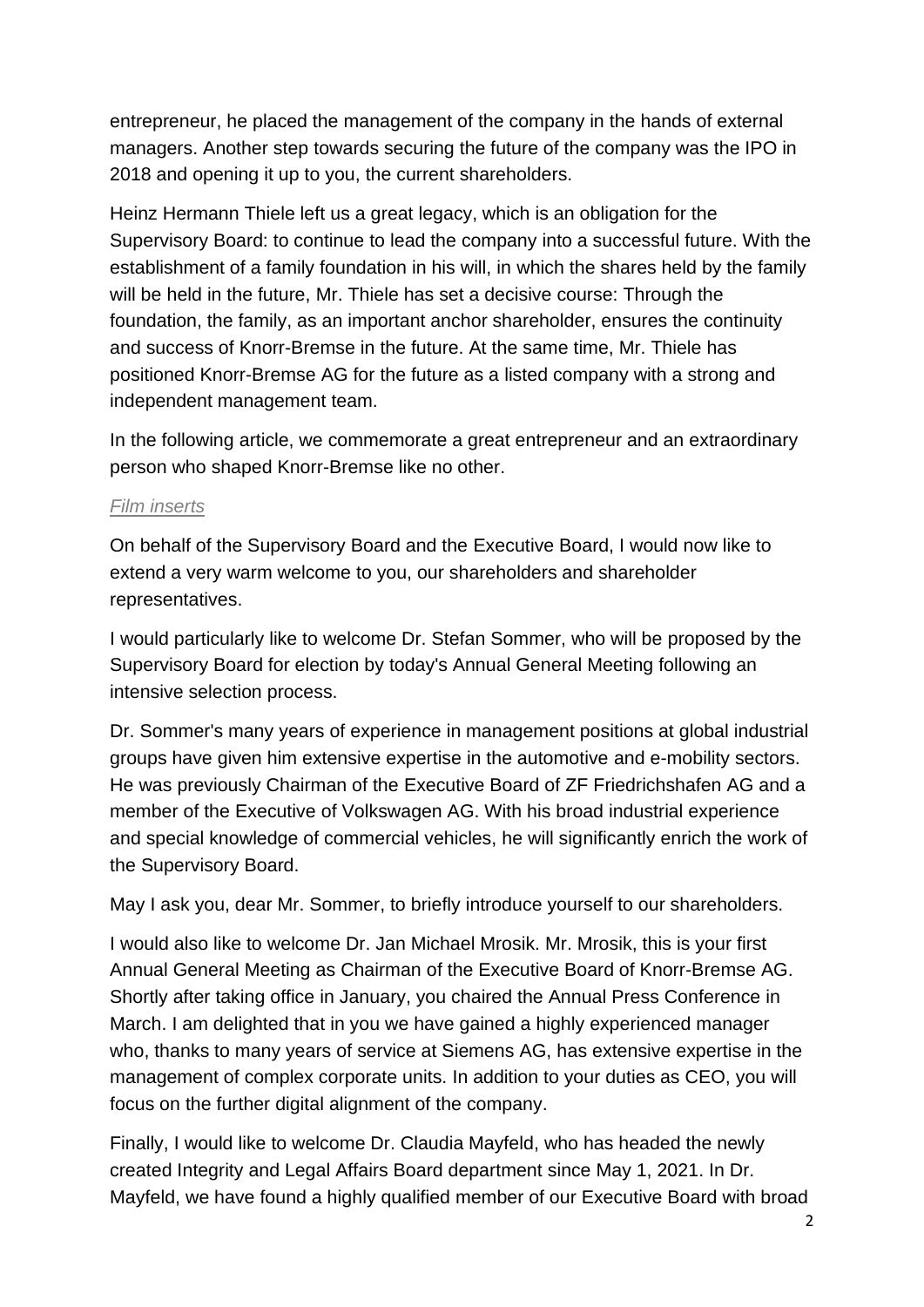professional experience. She was most recently General Counsel and Head of Legal & Compliance at innogy SE and previously held the same position at RWE AG.

I would also like to welcome the notary, Prof. Dr. Hartmut Wicke, from Munich, who will be recording this meeting and following it here from the podium for this purpose.

#### *Comments on the virtual AGM*

Ladies and Gentlemen, this year our Annual General Meeting will again be held under special circumstances. Due to the ongoing Covid 19 pandemic, the Executive Board and Supervisory Board have decided to hold the Annual General Meeting as a virtual meeting without the physical presence of shareholders or their proxies.

The health of our shareholders, their proxies, and the employees and board members of our company is our top priority. Against this background, the event follows a strict hygiene concept under which all those present on site have undergone a Covid-19-test.

Today, too, transparency and completeness in the answers to the questions you have asked are of great concern to us. Incidentally, I very much hope that we will again be able to hold the Annual General Meeting in 2022 in the usual face-to-face format as a lively platform for discussion.

## *Comments on the procedure of the virtual Annual General Meeting and on the formalities*

The agenda has eight items. The proposed resolutions can be found in the notice of the Annual General Meeting. Since the full text of the agenda has been published in the Federal Gazette and sent to you by the Company via your depositary bank, I assume that the agenda is known.

Agenda item 1 concerns the presentation of the adopted annual financial statements and the approved consolidated financial statements, together with the combined management report for Knorr-Bremse AG and the Group for fiscal 2020, and the report of the Supervisory Board.

In accordance with Section 171 of the German Stock Corporation Act (AktG), the Supervisory Board examined and approved the annual financial statements and the consolidated financial statements. The annual financial statements of Knorr-Bremse AG for fiscal 2020 are thus adopted. A resolution on agenda item 1 is therefore not required.

The proposal for the appropriation of profits of EUR 1.52 per share approved by the Supervisory Board corresponds exactly to the previous year's payout ratio of 46% of distributable profit. At the same time, it is within the range of 40-50% communicated at the time of the IPO, so that we can reliably continue our dividend policy even in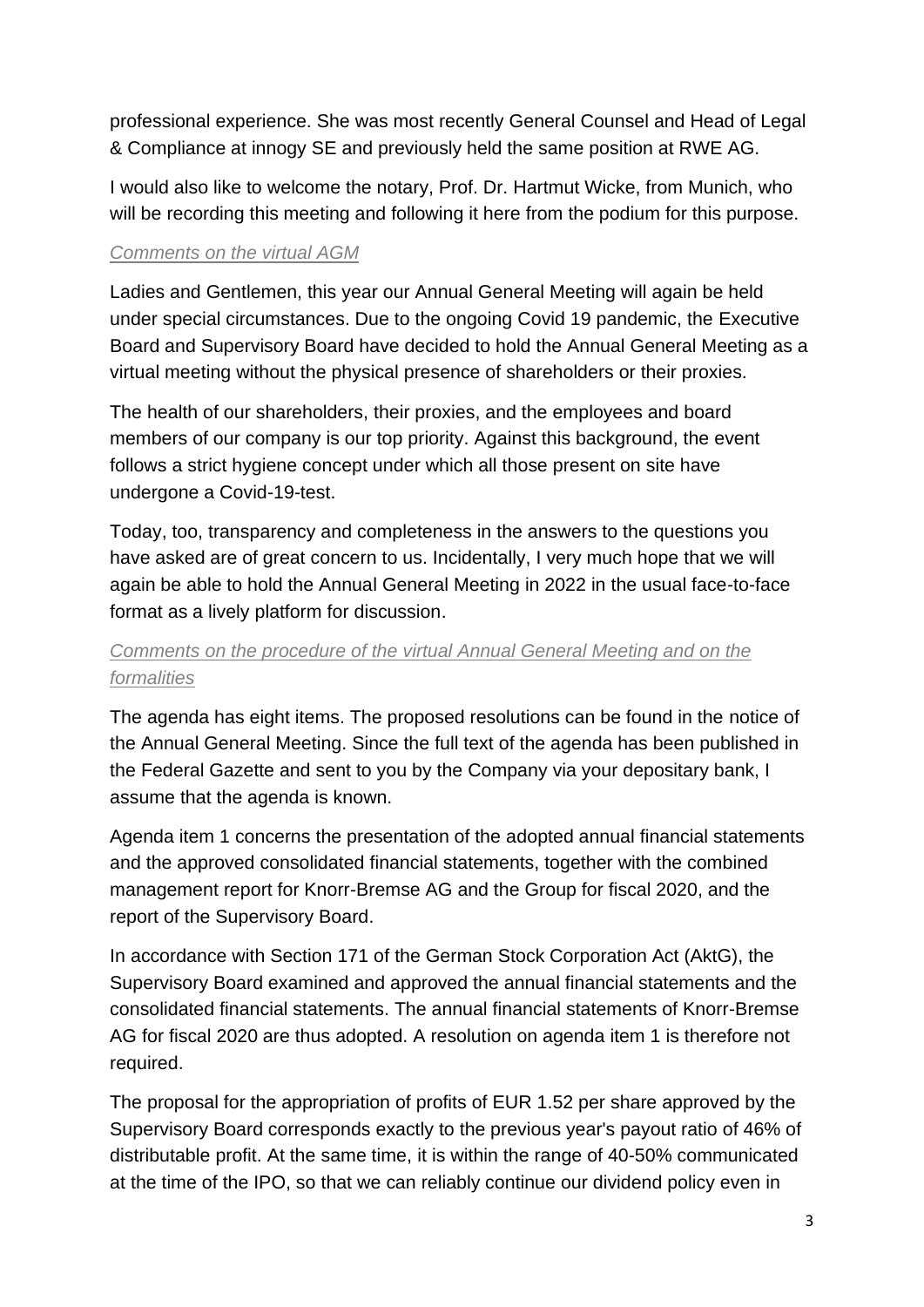times of the Covid-19 pandemic and take appropriate account of the results achieved in the past fiscal year. I would like to resolutely counter the impression sometimes expressed in the public perception that "short-time allowances (Kurzarbeitergeld) are being paid out to shareholders": Shareholders are also making a decisive contribution to overcoming the crisis by receiving a dividend that is lower in absolute terms than in the previous year. In addition, the vast majority of the KUG benefits received from the Federal Agency were passed on to the employees concerned in the form of top-ups.

### *Report on the work of the Supervisory Board*

Before I give the floor to Ms. Dahnke and then to the Executive Board, I would first like to report to you on the work of the Supervisory Board in the past and current fiscal year.

You will find the report of the Supervisory Board in the Annual Report on pages 10 to 21. I will concentrate here on a few key points and comment on some current issues also.

The Supervisory Board met a total of twelve times last year to discuss the current course of business, the strategic development of the Knorr-Bremse Group, and also personnel issues. Dr. Mrosik and Mr. Weber will go into greater detail in their reports on the business development and corporate strategy. In compliance with the applicable distance and hygiene regulations, the meetings of the Supervisory Board were largely held in person in Munich and Aldersbach, and in individual cases also by video conference. Attendance at the meetings was consistently high. The average attendance rate was over 96 percent.

Knorr-Bremse's strategic alignment is a regular part of our annual strategy retreat, which lasts several days and took place in October 2020. At this retreat, members considered the strategic alignment of the Company as a whole and of the two Knorr-Bremse divisions, as well as key innovation projects. The particular focus on the strategy of the Knorr-Bremse Group is also served by the establishment of a Strategy Committee, on which the Supervisory Board will decide at its constituent meeting today. The Strategy Committee is to be chaired by Dr. Sommer.

The decision to form the Strategy Committee is derived from the rapid and global changes clearly emerging on the market. This applies, for example, to the consolidation of markets among our customers and at our level, and this also applies to the new challenges of globalization with its demands on value chains and their design. The Strategy Committee is to meet at least four times a year and act as a sounding board for the Executive Board and Supervisory Board for the strategic decisions to be taken at that time. In this way we aim to involve the Supervisory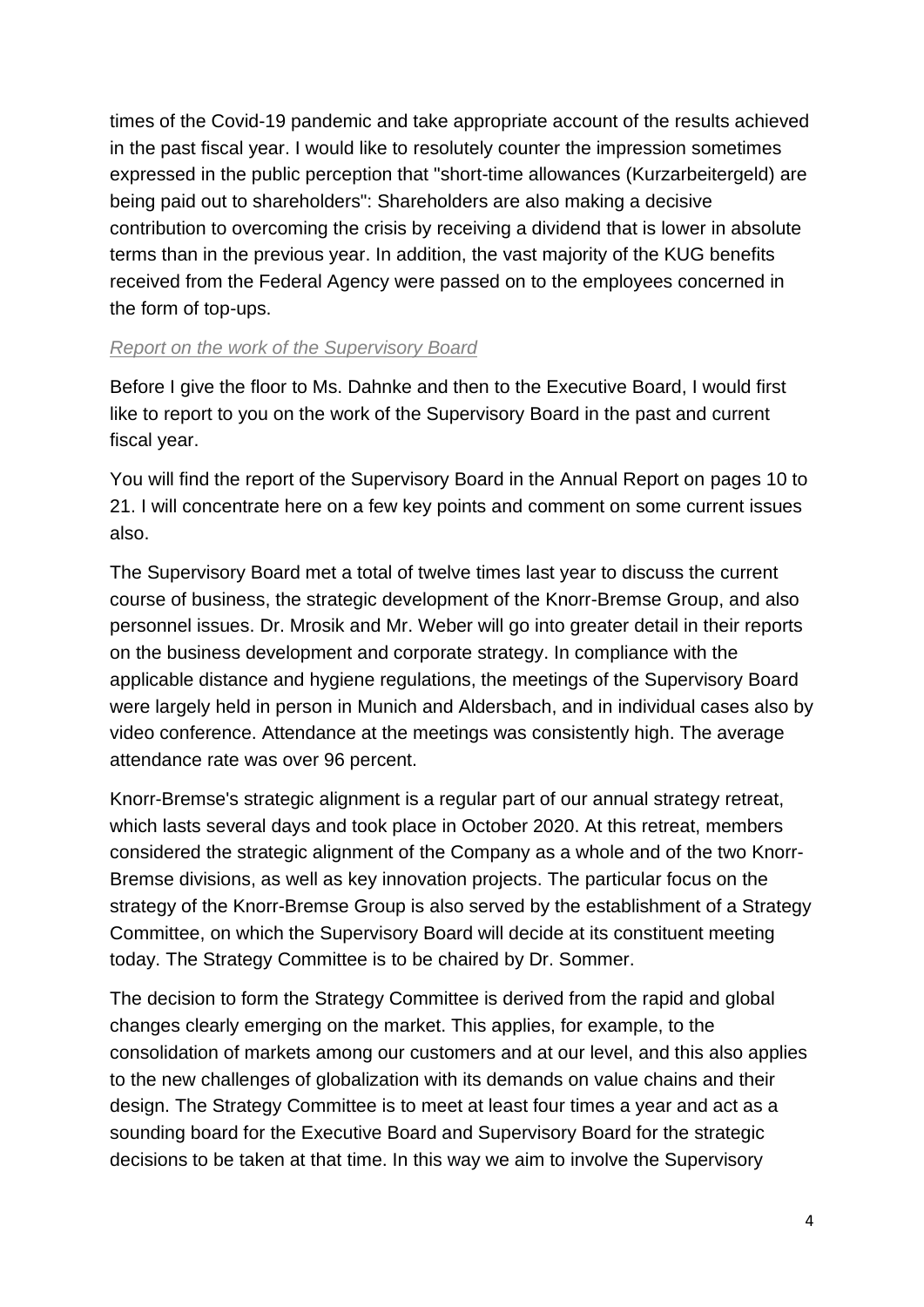Board even more closely than before in the global issues affecting the future of our businesses.

The tasks of the Strategy Committee will include, in particular, (i) advising the Executive Board on the analysis and further development of the Truck and Rail divisions, (ii) discussing new business ideas and possible development prospects with the Executive Board, (iii) strategically evaluating the global positioning of the Knorr-Bremse Group, and (iv) supporting the Executive Board in developing and evaluating proposals for the company's innovation management.

The company's sustainability strategy is also part of its strategic alignment. In order to anchor this in the incentive system as well, the Supervisory Board resolved at the end of March to include ESG criteria in the short-term variable compensation of management. The necessary changes to the compensation system will be presented to the Annual General Meeting today for approval. I will go into this in a moment.

In addition, the Supervisory Board dealt among other things with the steering strategy in the truck business and the related integration of the US manufacturer Sheppard. Another topic of discussion was the closure of the Wülfrath site of the truck subsidiary KB Steering, which ensured both a socially responsible wind-down and the retention of steering expertise by retaining the core competency holders.

At its regular meetings, the Supervisory Board dealt with legal disputes of relevance to the Group, in particular the arbitration proceedings currently being conducted with Robert Bosch concerning the supply and withdrawal of Bosch as a minority shareholder in Knorr-Bremse Systeme für Nutzfahrzeuge GmbH.

In the reporting period, the Executive Committee held 14 meetings, which served in particular to prepare the agenda for the Supervisory Board meetings and the resolutions to be adopted by the Supervisory Board. The Executive Committee repeatedly dealt with the impact of the Covid 19 pandemic on the business situation and with the scenarios developed by the Executive Board and the measures derived from them to protect employees and contain the economic damage. Another focus of the Presidial Committee's work was the changes in the Executive Board: the search for a successor for Mr. Heuwing as CFO and for Mr. Eulitz as CEO, as well as the onboarding of the new Executive Board members, i.e. Mr. Weber, Dr. Mrosik and most recently Dr. Mayfeld. The Supervisory Board also dealt intensively with these personnel decisions - following preparation by the Executive Committee.

Ladies and Gentlemen, I would like to continue my remarks with the preparations for the election of the Supervisory Board members:

The end of today's Annual General Meeting marks the end of the term of office of all incumbent shareholder representatives, i.e. Kathrin Dahnke, Dr. Thomas Enders, Julia Thiele-Schürhoff, Dr. Theodor Weimer and also my own term of office. Heinz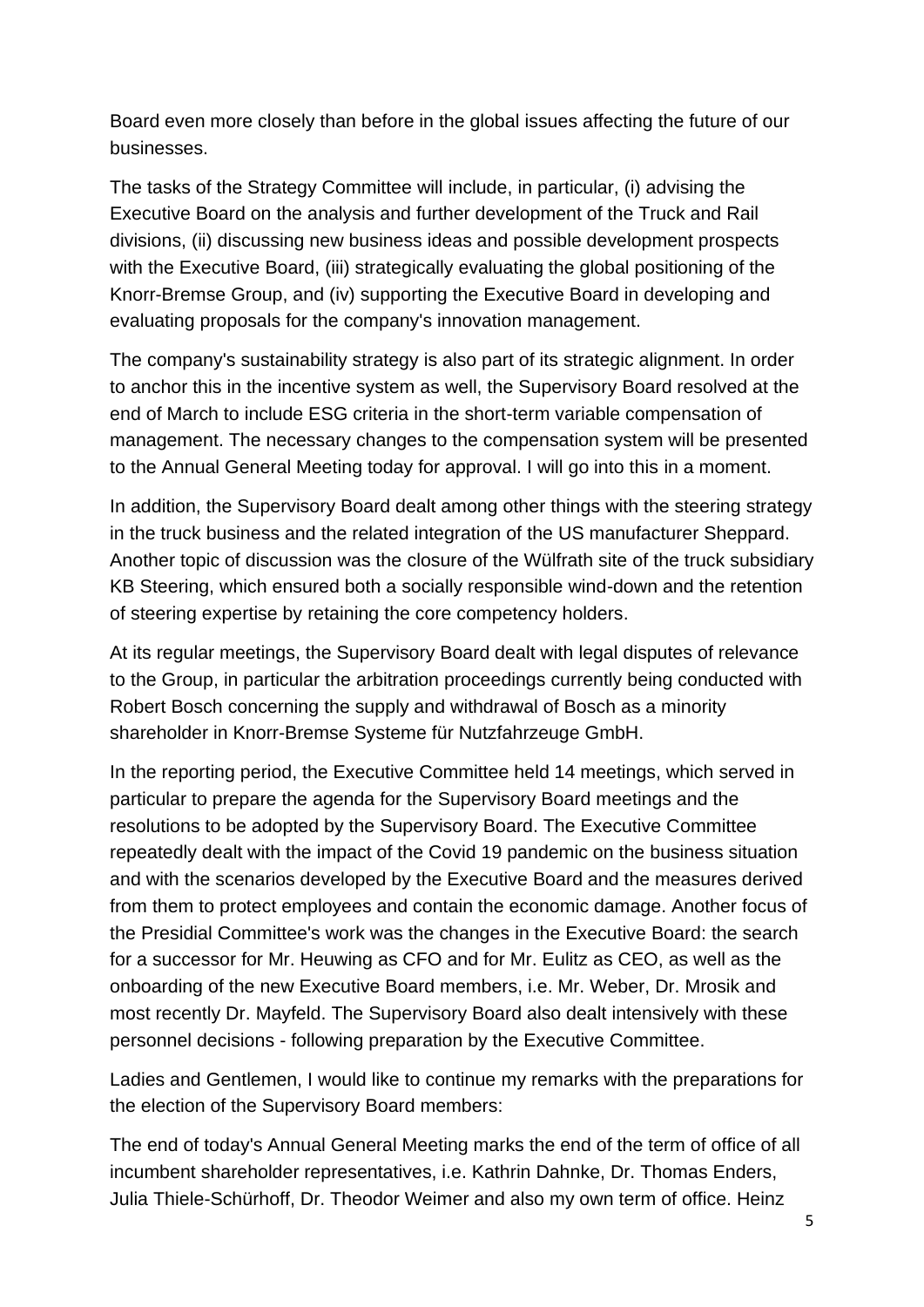Hermann Thiele retired from the Supervisory Board on his death on February 23, 2021. New elections are therefore required for all six shareholder representatives on the Supervisory Board.

Under the Stock Corporation Act, at least two women and at least two men must be members of the shareholder and employee councils. The following proposed resolution provides for the election of two women and four men, so that if the proposed candidates are elected, the stockholder side will comprise two women and four men. Following the election of employee representatives in April, the employee side will in future also comprise two women, Annemarie Sedlmair and Sylvia Walter.

At the beginning of this report, I presented Dr. Sommer as a candidate for the position of shareholder representative. The other candidates are already members of the Supervisory Board and will be proposed for re-election after being considered by the Nominations Committee and the Supervisory Board:

- 1. Ms. Kathrin Dahnke is a member of the Managing Board of OSRAM Licht AG and a member of the Supervisory Board of B. Braun Melsungen AG. She has proven expertise in the areas of reporting, accounting and financing and has chaired the Audit Committee of the Supervisory Board since joining the Supervisory Board of Knorr-Bremse in 2018.
- 2. Dr. Thomas Enders is President of the German Council on Foreign Relations and a member of the Supervisory Boards of Lufthansa AG, Lilium GmbH and Linde plc. Dr. Enders has extensive expertise in the field of complex industries.
- 3. Ms. Julia Thiele-Schürhoff is Chairwoman of the Executive Board of Knorr-Bremse Global Care e.V. and, also as a result of her previous work for Knorr-Bremse AG, has proven knowledge of the Company and the associated corporate strategy, as well as particular expertise in the field of corporate social responsibility. In her person, following the death of Mr. Thiele, the proven link between family and company finds a very fine continuation.
- 4. Dr. Theodor Weimer is Chairman of the Executive Board of Deutsche Börse AG and a member of the Supervisory Board of Deutsche Bank AG. Dr. Weimer has extensive knowledge and experience in the field of equity and debt capital markets and the management of global corporations.

Finally, I myself am standing for re-election. My entrepreneurial experience and further key data on all the proposed candidates can be found in the invitation to the Annual General Meeting.

As you know, it was my intention not to continue in office at the end of this Annual General Meeting. However, the death of Heinz Hermann Thiele has created a new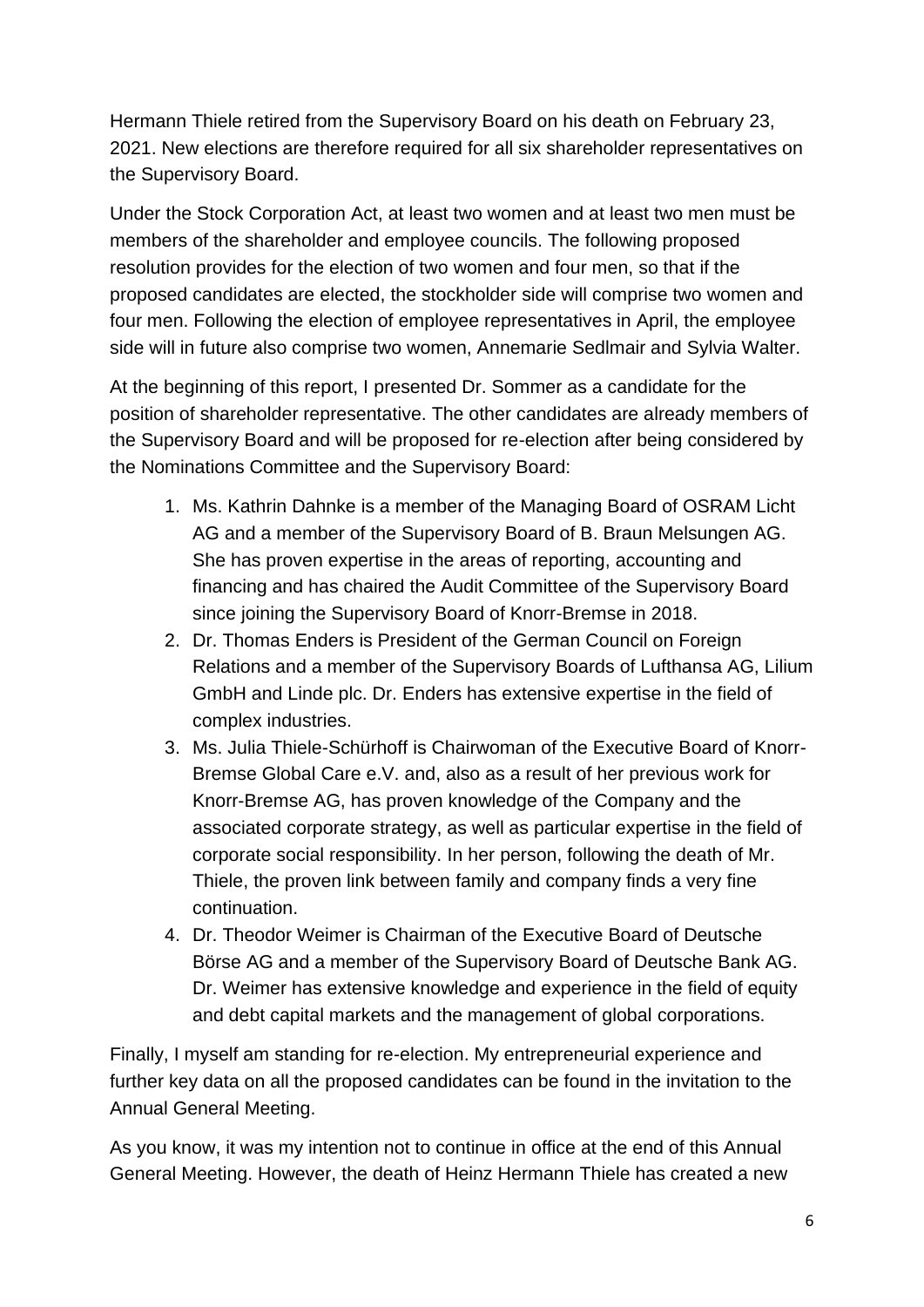situation. I have complied with the Supervisory Board's request for continuity in the chairmanship of the Supervisory Board -- also at the request of the family -- and have put my own ideas about my life planning aside.

The appointment will take effect from the end of today's Annual General Meeting. Whereas my colleagues are to be appointed for a full term of five years, i.e. until the end of the Annual General Meeting in 2026, in accordance with Art. 10 par. 2 sentence 1 of the Articles of Association, my own appointment is to be for a maximum term of two years, i.e. until the end of the Annual General Meeting in 2023.

I am convinced that we have succeeded in recruiting extremely suitable and qualified individuals for the Supervisory Board. Together they will help to ensure that Knorr-Bremse AG and the Executive Board not only receive intensive advice in the current challenging environment, but also make the most of the opportunities that lie ahead.

The Supervisory Board has therefore - based on the recommendation of the Nomination Committee - unanimously resolved to propose the above-mentioned persons for election to the Supervisory Board. Please also place your trust in them for election to the Supervisory Board and their subsequent term of office.

Ladies and Gentlemen,

At today's Annual General Meeting, we are submitting a revised compensation system for the Executive Board for your approval. You will find the details in the invitation to the Annual General Meeting. Compared with the compensation system presented for approval at last year's Annual General Meeting, there will be the following changes to the Executive Board's short-term variable compensation, the socalled short-term incentive, with effect from January 1, 2022:

- In the future, short-term variable compensation will be based on the financial performance criteria of sales, EBIT, free cash flow and quality. This will promote the focus of the Executive Board's activities on profitability and further growth. Free cash flow will replace net working capital as the benchmark.
- Short-term variable compensation is also based on non-financial performance criteria. For example, the achievement of environmental, social and sustainable development (ESG) targets is taken into account as a separate performance target. This supports the strategic development of the company, which also includes social and ecological aspects and focuses on sustainable corporate development.
- In their weighting, sales, free cash flow and ESG are each weighted at 20%, EBIT is weighted at 30% and quality remains unchanged at 10%.
- Individual targets of the Executive Board members and other non-financial performance criteria continue to be taken into account in the short-term variable compensation via a modifier.